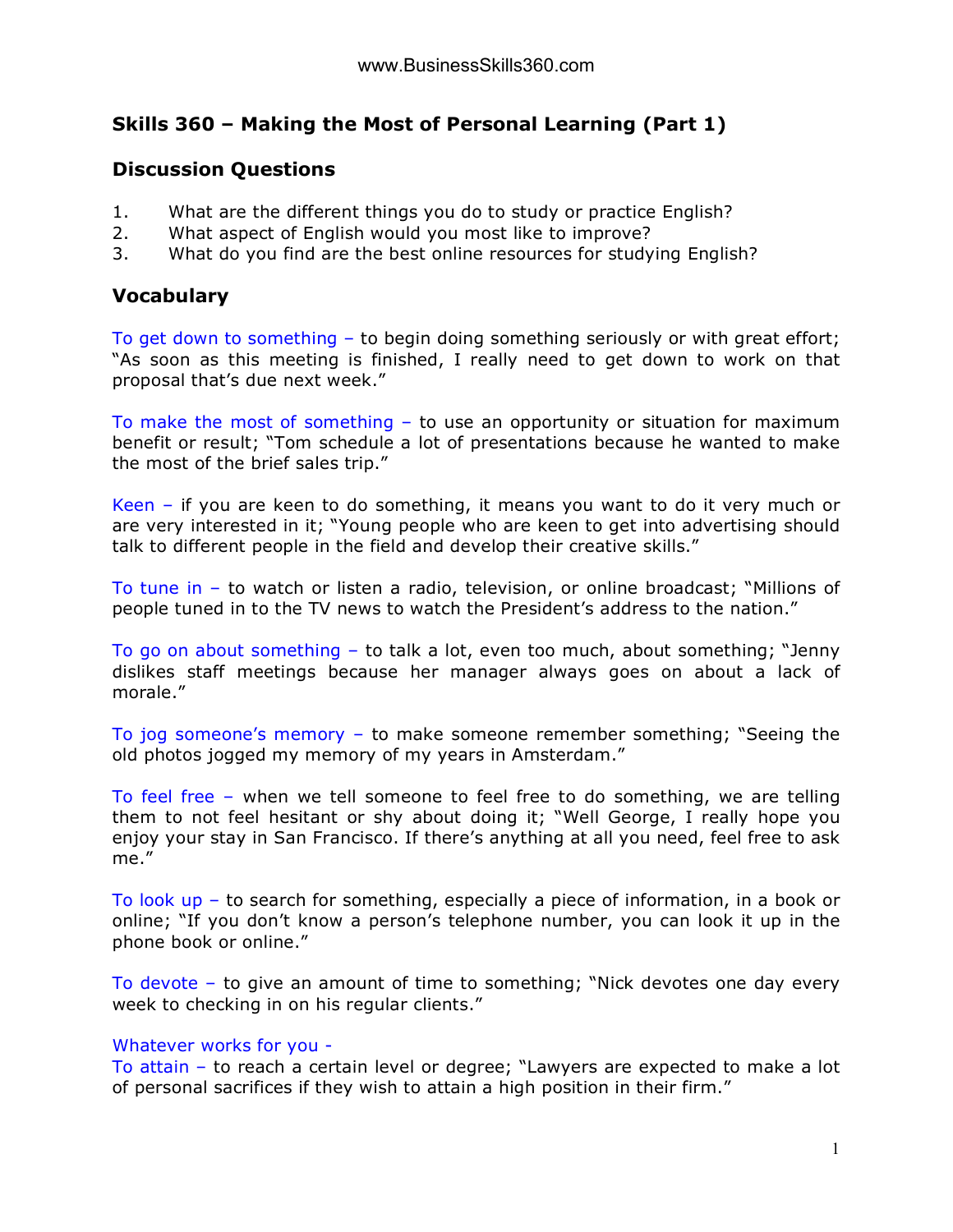*personal learning plan*

To suit someone – to be appropriate or a good match; "Tammy has a fashion consultant that gives her advice about what type of clothes and makeup suit her best."

Gads – a lot; "Amazon.com has gads of books on every topic you can imagine."

To take it up a notch – to increase the amount or intensity of something; "In his speech, Grant told the salesmen to take it up a notch so that the company could beat its targets."

To keep in mind – if you keep something in mind, you remember or remain aware of it because it is important; "When you write your C.V., keep in mind that managers have very little time to read a lot of detailed information."

Up someone's alley – if something is up your alley, it means you like it, you are interested in it, or you are good at it; "I jumped at the promotion because being a supervisor is right up my alley."

To mix it up – if you "mix it up," you make sure you have variety in what you are doing, often to keep things fresh and unpredictable; "We decided to mix it up this month and hold our staff meetings at the local bar."

To hone – to sharpen, as a knife or a skill; "Nora honed her presentation skills by practicing for hours on end in front of a mirror."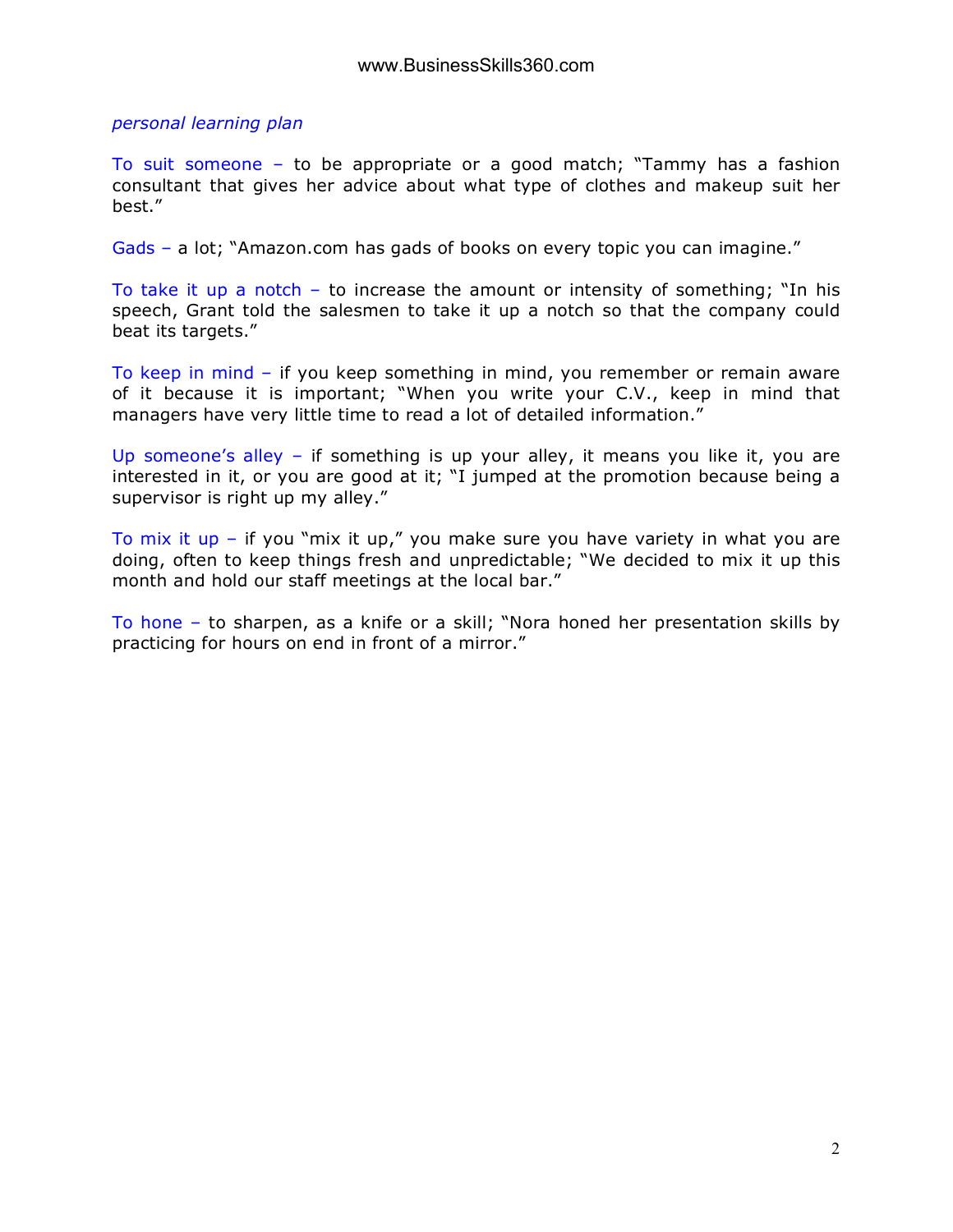## **Transcript**

Hello everyone, Tim here with another Skills 360 podcast. Hope you had a fantastic summer and now you're feeling refreshed and ready to get down to work. We've got a great lesson today on making the most of personal learning.

And here's some good news for everyone interested in personal learning: the Skills 360 podcast is now available as its own channel in iTunes. Just head over to the BEP or myBEonline websites for the free subscription links.

Okay, now I mentioned personal learning. And I'm guessing that if you're listening to this, you must be a pretty motivated learner. Am I right? You are keen to improve your language ability, your communication, and your overall business skills. And you've decided to tune in to a podcast to do those things. That's great. But does it stop there? Is that *all* we have to do? No, Not if you want to make good progress, so lets look at some ideas to make the most of your personal learning.

Let's start with goals. Now, I went on a lot about goals and how to achieve them in a previous episode of Skills 360 series. Anyone remember what makes a good goal? Well, in case you don't recall, let me jog your memory: goals should be SMART. That's S-M-A-R-T. And what do those letters stand for? S is for specific. M is for measurable. A is for attainable. R is for relevant. And T is for time-sensitive. So make your goals specific, measurable, attainable, relevant and timely. If you do, they're SMART goals. Feel free to look up our previous episodes, if you want more on setting and achieving your goals.

Now, your goals can be big or small. Whatever works for you. I mean, one of your goals could be to devote one hour every day to studying English. That's pretty straightforward. Or your goal could be to develop your skills enough to attain a high score on an English test such as TOEIC or BULATS. Achieving a goal like that will most likely mean you will have to set many smaller goals (to achieve it).

Great. Now your goals can be a part of something bigger, part of what we call a *personal learning plan.* To create a personal learning plan, you need to sit down and figure out what your strengths and weaknesses are, which skills you want to develop, how much time you have, how much money you can commit, and what exactly you want to accomplish. Then you can create your plan. This will help put some method behind what you're doing.

The word "personal" is very important. Your learning should suit you, your interests, your schedule, your abilities, and your SMART goals. There are gads of online tools that can help you do this. You can use bookmarking tools like Delicious, social networking tools like Google Plus, as well as YouTube and SlideShare. In fact, if you think about the online tools that you use for business, communication, and entertainment, these are probably all useful in building a personalized learning plan. If you want to take it up a notch, you can try the new "Course Builder" tool on mybeonline.com.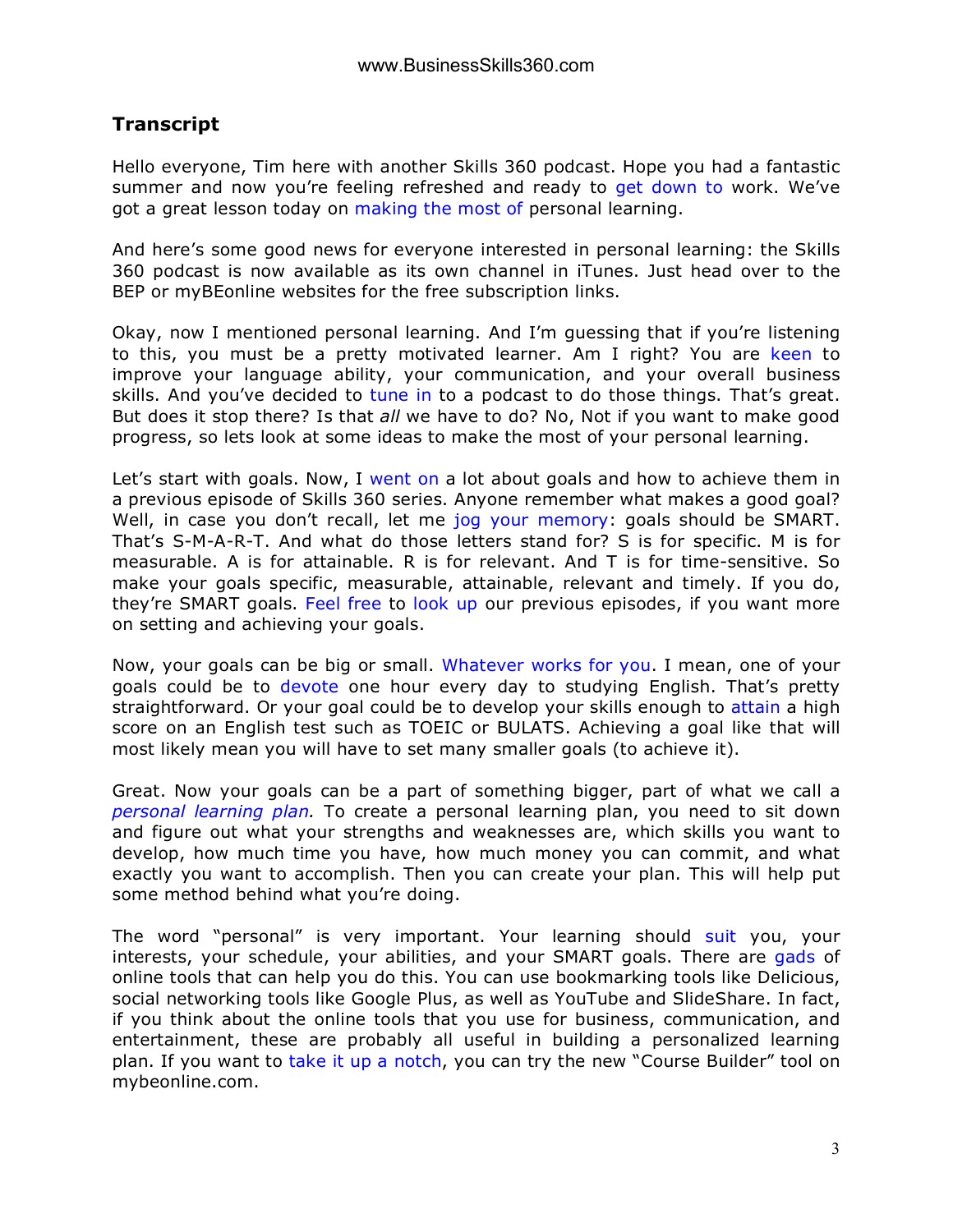All right, now one thing to keep in mind is variety. Variety in what? Variety in everything. You should be varying your type of input, the source of that input, and the difficulty of your input. Your type of input could include both reading and listening, as well as vocabulary work and grammar, if that's up your alley. The source of your input could be radio, television, podcast, newspapers, and face-toface interaction. And the difficulty could range from materials created specifically for language learners to those targeting native speakers. In a word, mix it up. Listen to some of my 360 shows, work on a couple of BEP podcasts, then hone your listening with CNN or BBC. Then maybe switch over to some Video Vocab lessons and read some business reports from Bloomberg or CNBC. You get the idea.

Another point I want to make about your input is that it should be relevant and interesting. I mean that it's relevant to you personally and your job. Studying what is *not* relevant or interesting will make you bored. And being bored will make you unmotivated. What you study truly has to be useful.

Great. Remember to set SMART goals, and build a truly personalized learning plan that has a variety of input that is both interesting and relevant to you. Keep those things in mind and you'll be on the road to success.

That's all for today. If you'd like to test yourself on what we've just covered, have a look at the **myBEonline.com** website. There you'll find a quiz about today's show as well as a complete transcript. Next week, we'll look at how to maintain your progress and keep on track with your personalized learning plan. So long. And see you again soon.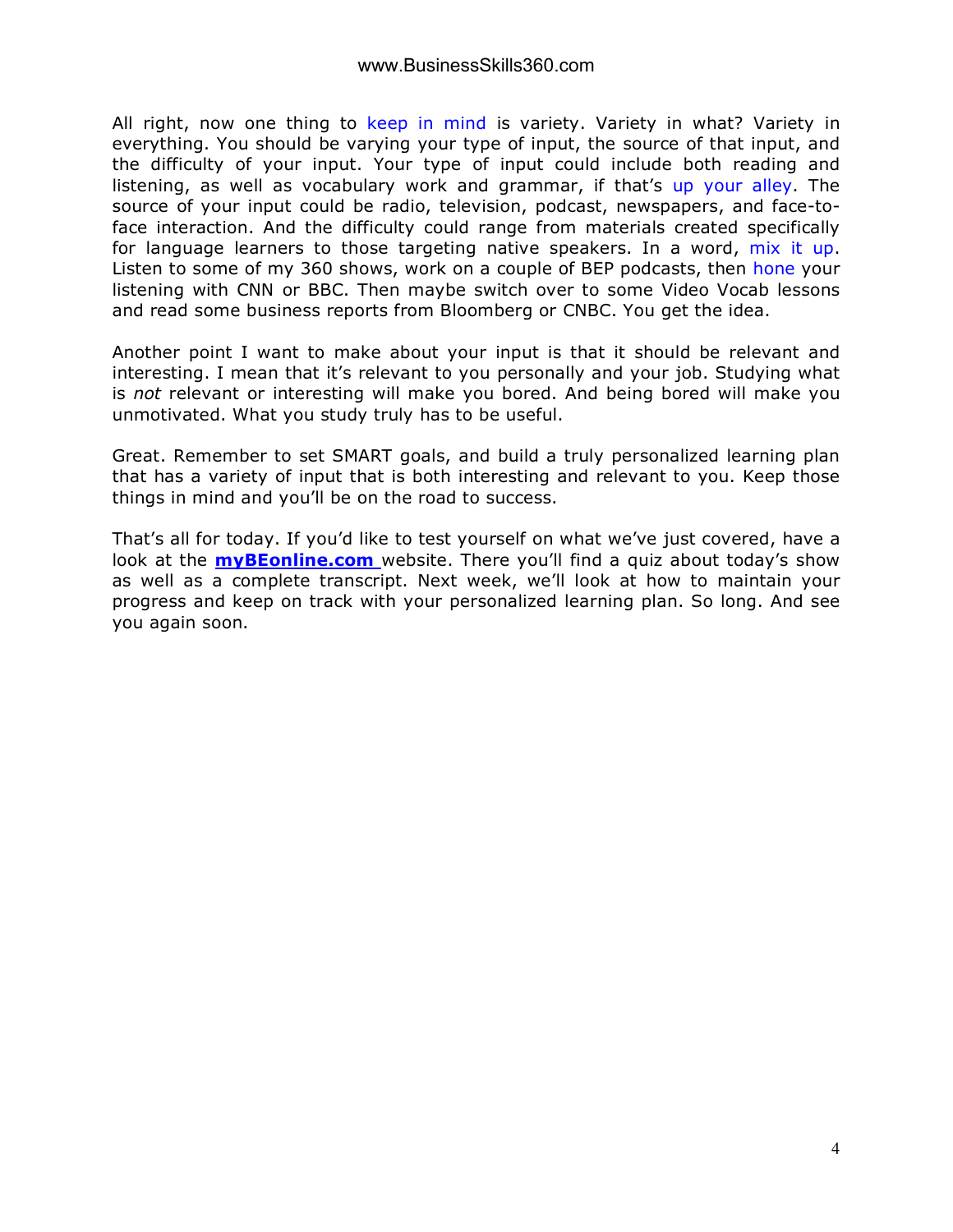### **Review**

- 1. What is NOT a part of SMART goals?
	- A realistic
	- B measurable
	- C time-sensitive
	- D specific
	- E attainable
- 2. Why does Tim mention tests like TOEIC and BULATS?
	- A to recommend a worthwhile objective to studying English
	- B to advocate the use of standardized testing
	- C to give an example of major goals
	- D to suggest a good way of measuring your English ability
- 3. Tim refers to a systematic method behind your studies as a
	- A personal learning network
	- B personal course builder
	- C personalized learning plan
	- D personalized study tools
- 4. The talk mentions variety of a few different aspects of your input. Which ones? (check all that apply)
	- A source
	- B relevance
	- C difficulty
	- D organization
	- E rhetorical purpose
	- F type
	- G topic
- 5. According to Tim, the ultimate result of using materials that are not relevant or interesting to you is...
	- A decline in ability
	- B loss of motivation
	- C wasted time
	- D slow progress